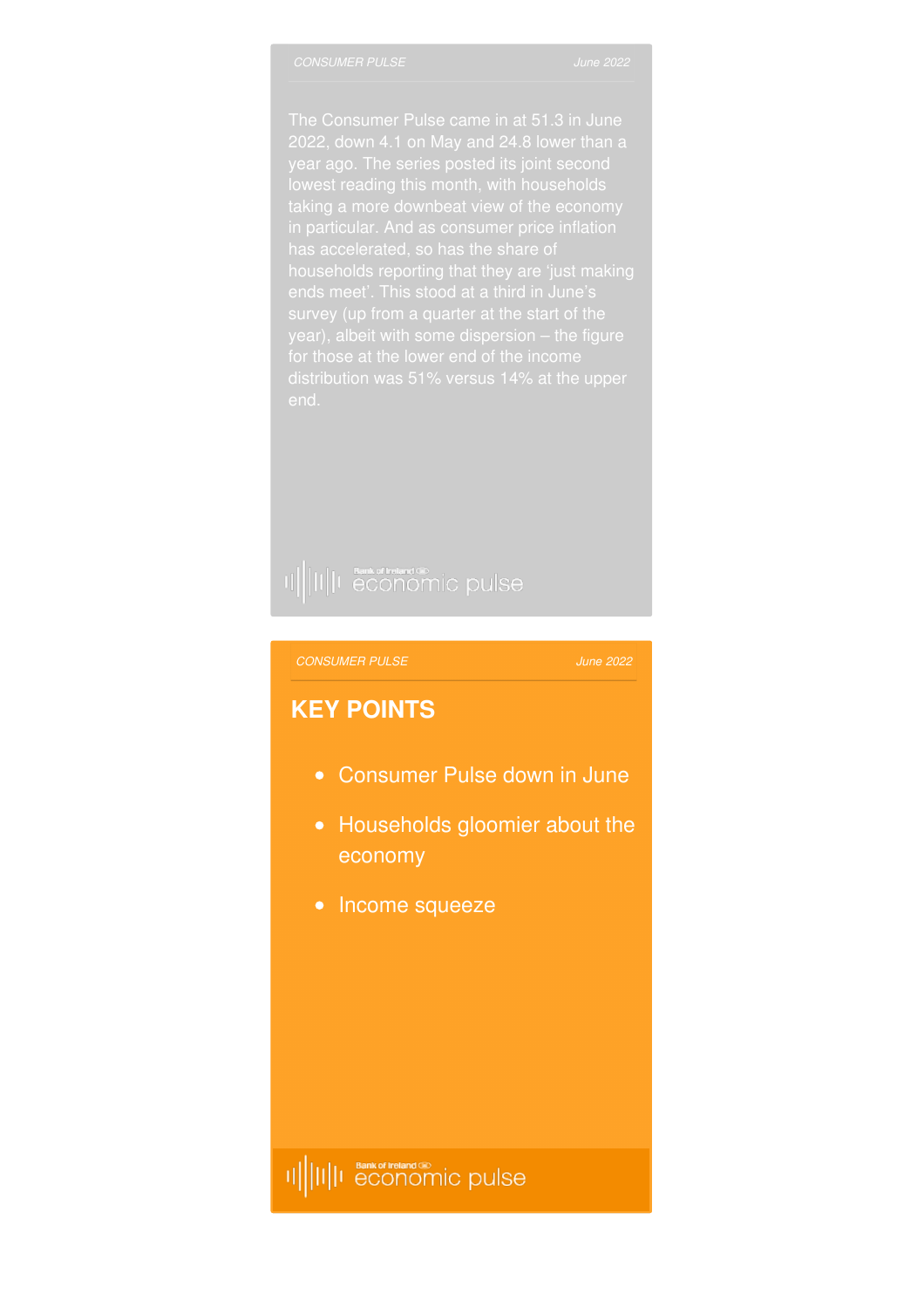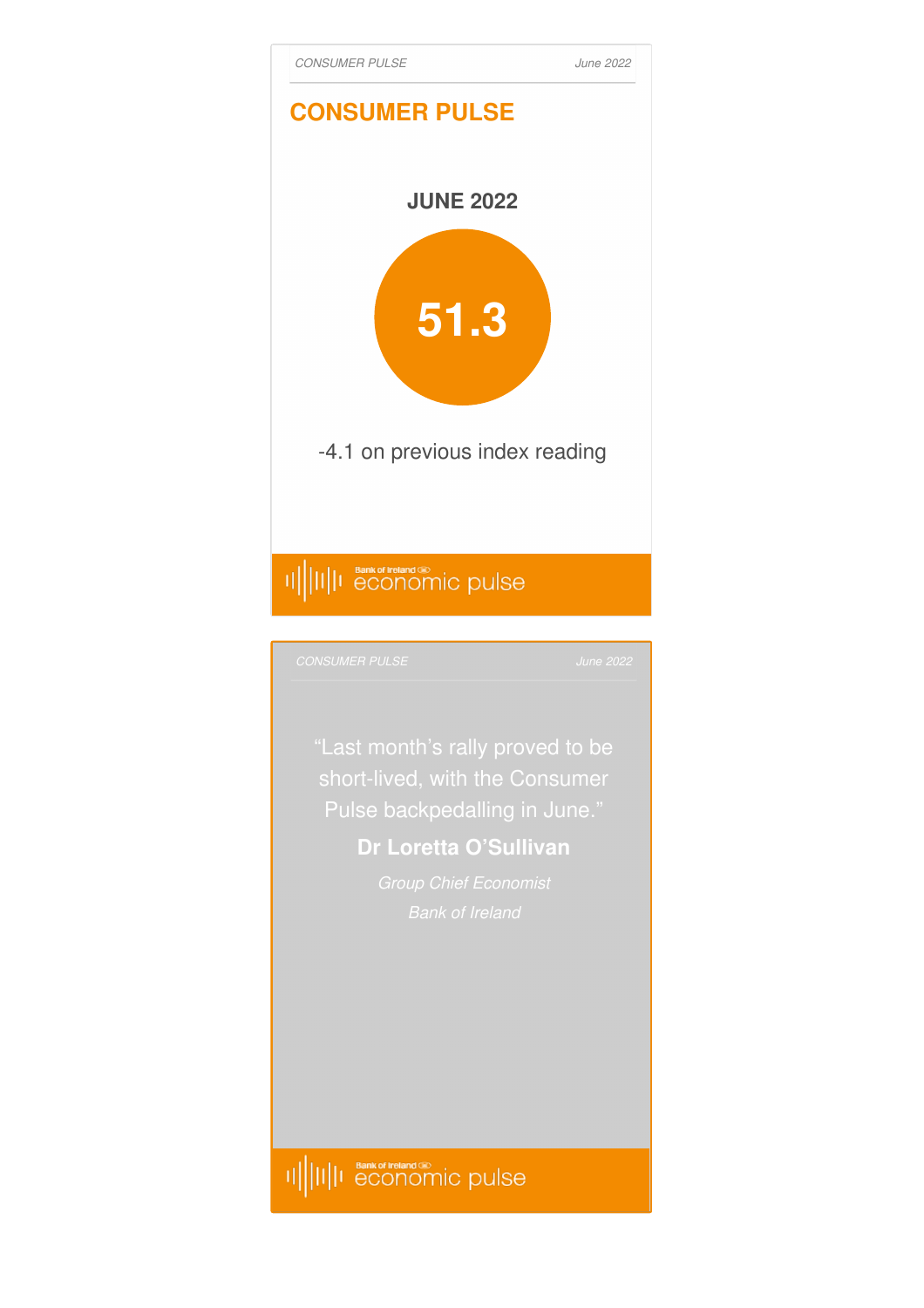# II||II||I Bankof treland

|                                 | Next 12 Months |
|---------------------------------|----------------|
| $\hat{\mathbf{v}}$              | 3%             |
|                                 | 13%            |
| No Change                       | 12%            |
|                                 | 33%            |
|                                 | 37%            |
| <b>Balance</b>                  | $-44%$         |
| (Change on<br>previous reading) | $-7$           |

### **GENERAL ECONOMIC SITUATION**

*June 2022*

## II||II||I economic pulse

| <b>ULLANDII</b> U               |                |
|---------------------------------|----------------|
|                                 | Past 12 Months |
|                                 | 3%             |
|                                 | 8%             |
| No Change                       | 8%             |
| $\mathbf{v}$                    | 33%            |
| $\tilde{\mathbf{v}}$            | 48%            |
| <b>Balance</b>                  | $-58%$         |
| (Change on<br>previous reading) | $-8$           |

#### **GENERAL ECONOMIC SITUATION**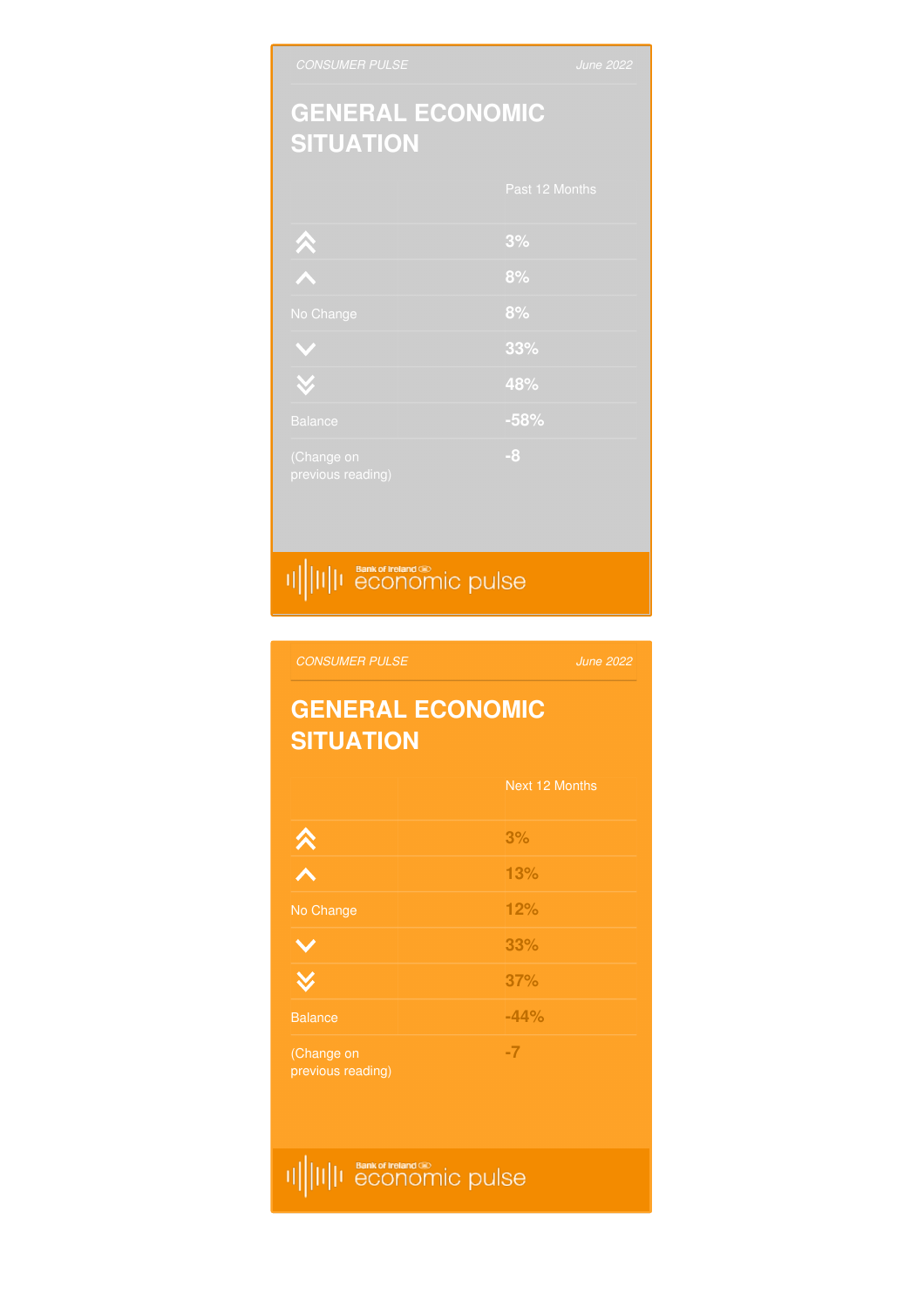

## 

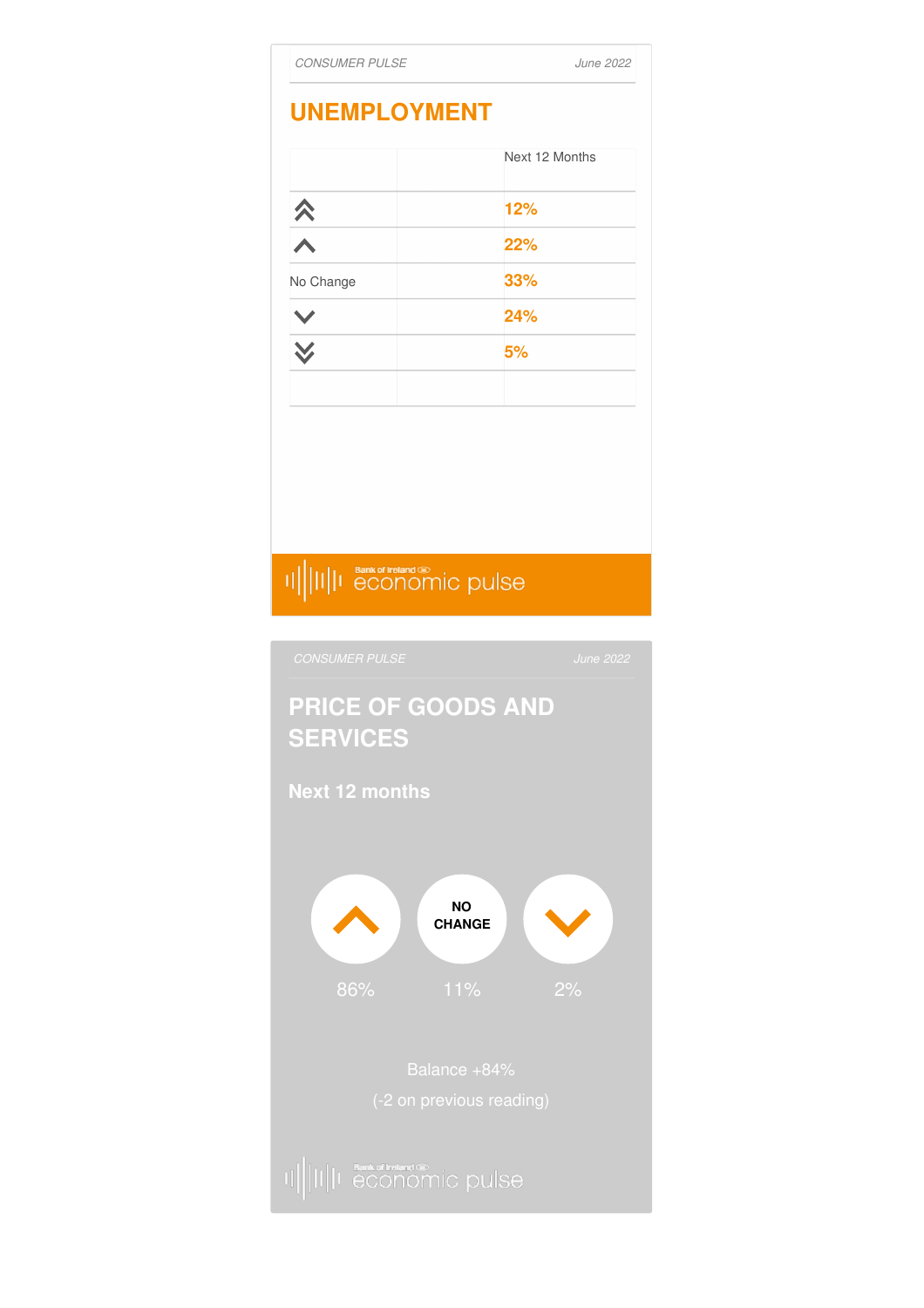## II||II||I Bankof treland

|                                 | Next 12 Months |
|---------------------------------|----------------|
| $\hat{\mathbf{v}}$              | 6%             |
|                                 | 19%            |
| No Change                       | 28%            |
|                                 | 26%            |
|                                 | 20%            |
| <b>Balance</b>                  | $-17%$         |
| (Change on<br>previous reading) | 0              |

#### **HOUSEHOLD FINANCIAL SITUATION**

*June 2022*

## 

|                                 | Past 12 Months |
|---------------------------------|----------------|
|                                 | 3%             |
|                                 | 12%            |
| No Change                       | 35%            |
|                                 | 32%            |
| $\checkmark$                    | 17%            |
| <b>Balance</b>                  | $-24%$         |
| (Change on<br>previous reading) | $-8$           |

### **HOUSEHOLD FINANCIAL SITUATION**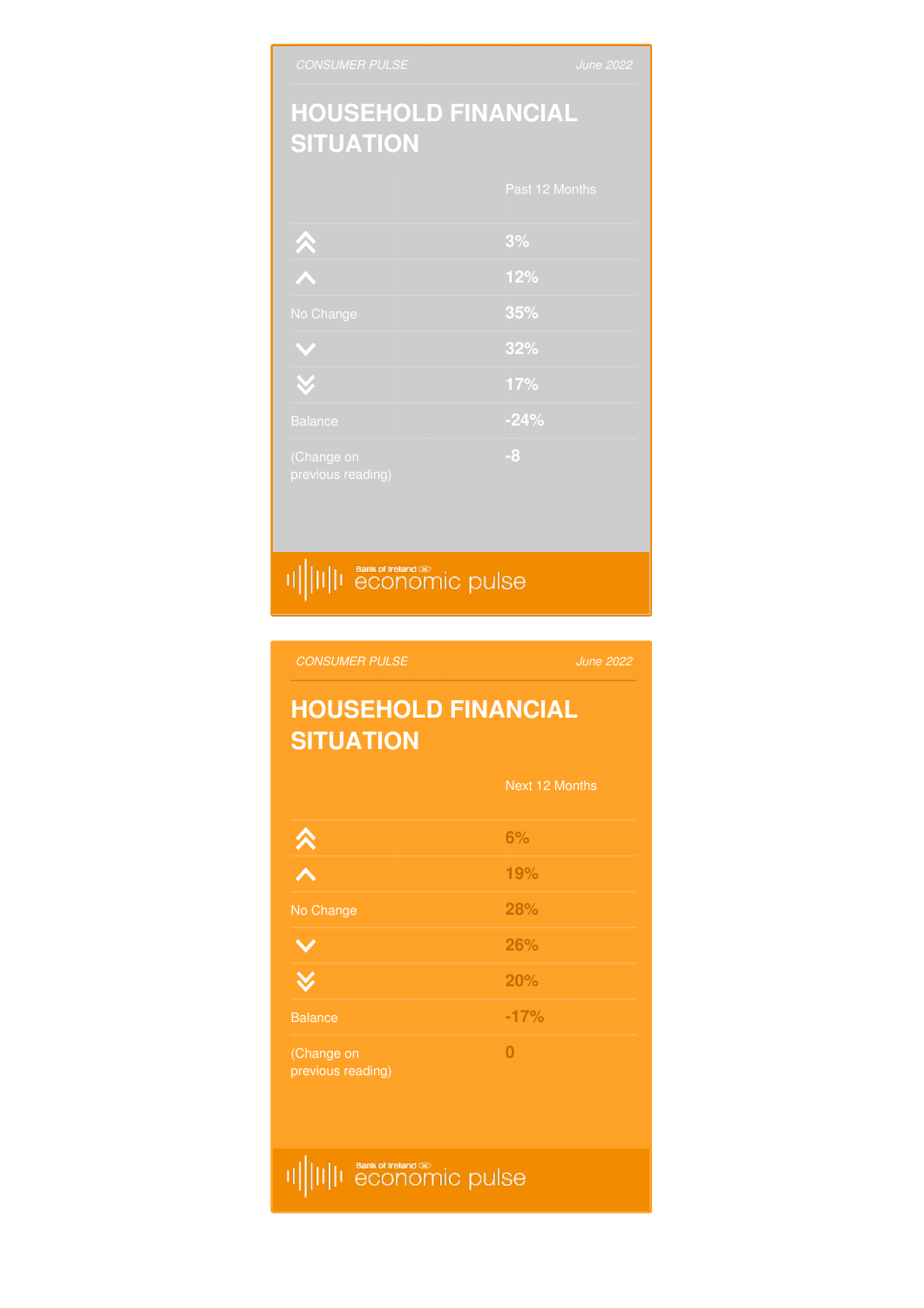